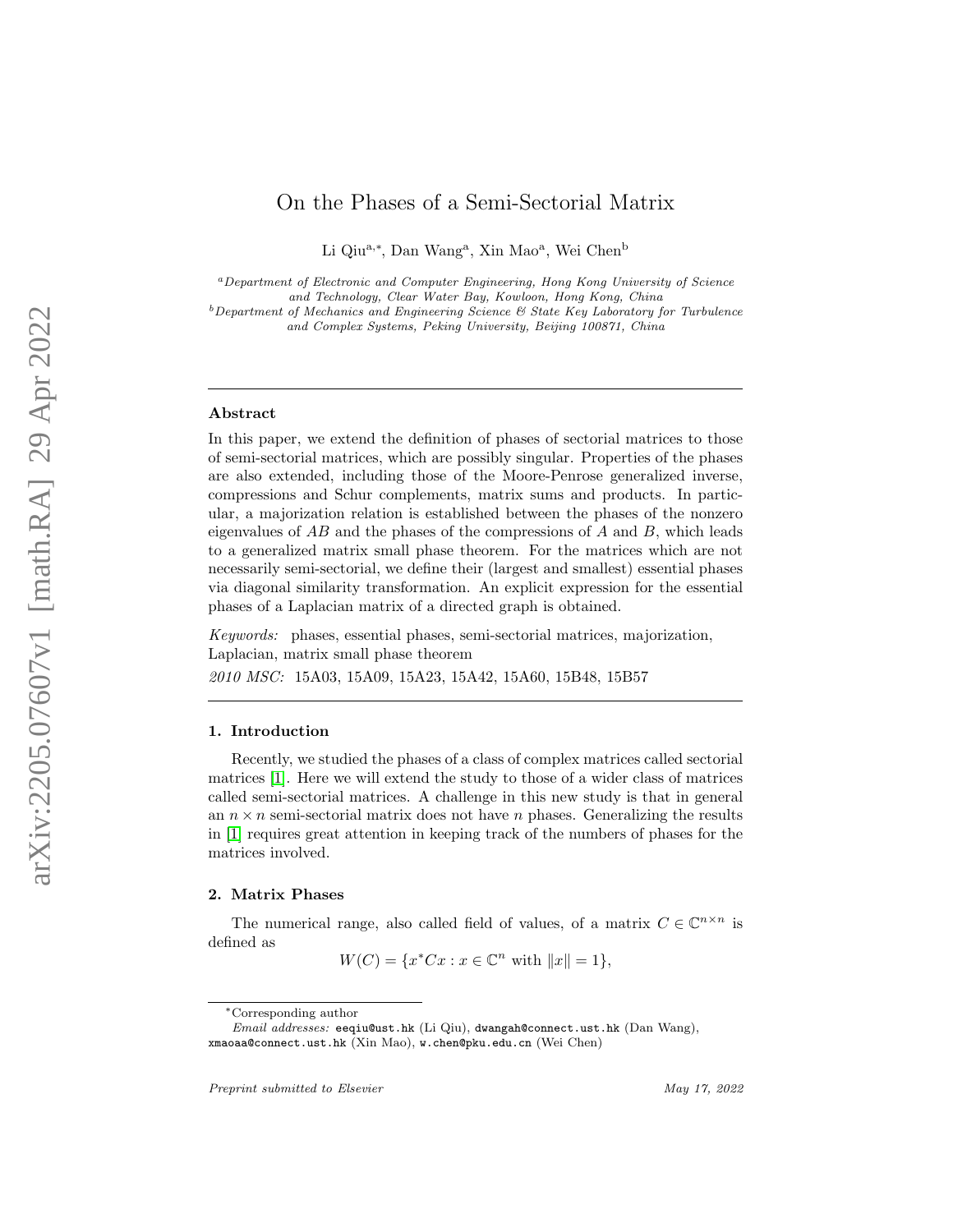which, as a subset of  $\mathbb{C}$ , is compact and convex, and contains the spectrum of C [\[2\]](#page-15-1). Furthermore, the angular numerical range, also called angular field of values, of  $C$  is defined as

$$
W'(C) = \{ x^* C x : x \in \mathbb{C}^n, x \neq 0 \},\
$$

which is the conic hull of  $W(C)$  and is always a convex cone. The field angle of C, denoted by  $\delta(C)$ , is defined as the angle subtended by  $W'(C)$  if  $W'(C)$  is salient, i.e., does not contain a line through the origin, as  $\pi$  if  $W'(C)$  contains one line through the origin, and as  $2\pi$  if  $W'(C)$  is the whole complex plane. See [\[2\]](#page-15-1) for more details.

## Definition 2.1.

- 1. C is said to be sectorial if  $0 \notin W(C)$ .
- 2. C is said to be quasi-sectorial if  $\delta(C) < \pi$ .
- 3. C is said to be semi-sectorial if  $\delta(C) \leq \pi$ .

A sectorial matrix  $C$  has its numerical range  $W(C)$  contained in an open half complex plane due to its convexity and hence  $\delta(C) < \pi$ . It is known that a sectorial C is congruent to a diagonal unitary matrix that is unique up to a permutation  $[3, 4]$  $[3, 4]$ , i.e., there exist a nonsingular matrix T and a diagonal unitary matrix D such that  $C = T^*DT$ . This factorization is called sectorial decomposition in [\[4\]](#page-15-3). In such a factorization, the eigenvalues (i.e., the diagonal elements) of D are distributed in an arc on the unit circle with length less than  $\pi$ . We can then attempt to define the phases of C, denoted by

$$
\overline{\phi}(C) = \phi_1(C) \ge \phi_2(C) \ge \cdots \ge \phi_n(C) = \phi(C),
$$

to be the phases of the eigenvalues of D so that  $\overline{\phi}(C)-\phi(C)<\pi$ . The phases of  $C$  defined in this way are not uniquely determined, but are rather determined modulo  $2\pi$ . If we make a selection of  $\gamma(C) = [\phi(C) + \phi(C)]/2$ , called the phase center of  $C$ , in  $\mathbb{R}$ , then the phases are uniquely determined. The phases are said to take the principal values if  $\gamma(C)$  is selected in  $(-\pi, \pi]$ . The phases defined in this fashion resemble the canonical angles of  $C$  introduced in [\[5\]](#page-15-4). Let us denote

$$
\phi(C) = \begin{bmatrix} \phi_1(C) & \phi_2(C) & \cdots & \phi_n(C) \end{bmatrix}.
$$

A graphic interpretation of the phases is illustrated in Fig. [1.](#page-2-0) The two angles from the positive real axis to each of the two supporting rays of  $W(C)$  are  $\phi(C)$ and  $\phi(C)$  respectively. The other phases of C lie in between.

An example of the numerical range of a quasi-sectorial matrix is shown in Fig. [2\(](#page-2-1)a). We see that 0 is a sharp point of the boundary of the numerical range. Let  $r = \text{rank}(C)$ . Then a quasi-sectorial C has a decomposition

<span id="page-1-0"></span>
$$
C = U \begin{bmatrix} 0 & 0 \\ 0 & C_s \end{bmatrix} U^*
$$
 (1)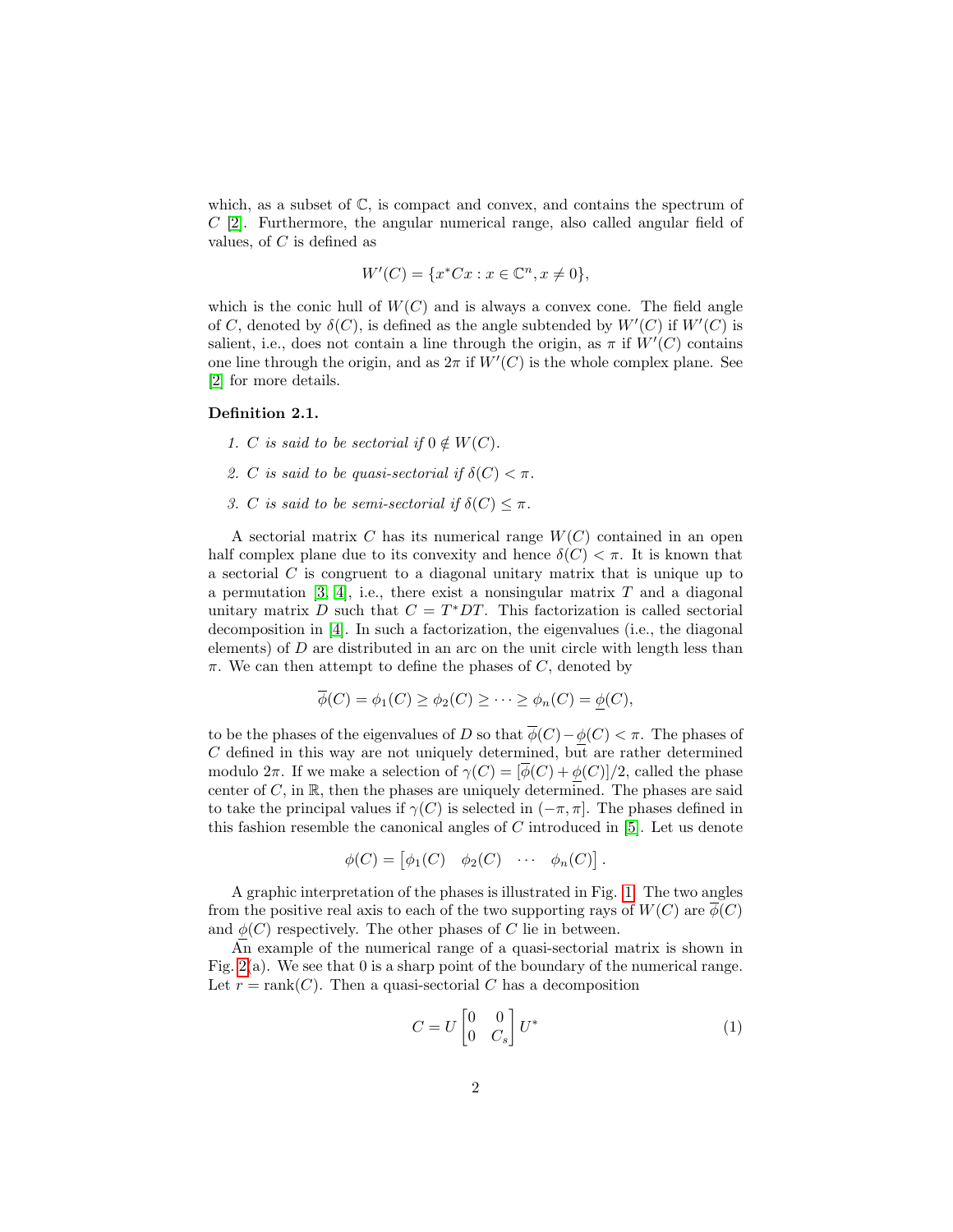

<span id="page-2-0"></span>Figure 1: Geometric interpretation of  $\overline{\phi}(C)$  and  $\phi(C)$ .

where U is unitary and  $C_s \in \mathbb{C}^{r \times r}$  is sectorial [\[6\]](#page-15-5), i.e., the range and kernel of  $C$  are orthogonal and the compression of  $C$  to its range is sectorial. The phases of C are then defined as the phases of  $C_s$ . Hence an  $n \times n$  rank r quasi-sectorial matrix  $C$  has  $r$  phases satisfying

$$
\overline{\phi}(C) = \phi_1(C) \ge \phi_2(C) \ge \cdots \ge \phi_r(C) = \underline{\phi}(C).
$$



<span id="page-2-1"></span>Figure 2: Origin is on the boundary of the numerical range.

Here comes a question. While an  $n \times n$  zero matrix is clearly not sectorial, is it quasi-sectorial? The answer is affirmative. It has zero number of phases and following conventions we have  $\overline{\phi}(0) = -\infty$  and  $\phi(0) = \infty$ .

A typical example of the numerical range of a semi-sectorial matrix is illustrated in Fig. [2\(](#page-2-1)b). A degenerate case of semi-sectorial matrices is when the numerical range has no interior and is given by a straight interval containing origin in its relative interior. In this case, C is said to be rotated Hermitian and is subject to the following decomposition

$$
C = T^* \text{diag}\{0_{n-r}, e^{j(\theta_0 + \pi/2)}I, e^{j(\theta_0 - \pi/2)}I\}T.
$$

Here  $\theta_0$ , equal to the phase center  $\gamma(C)$ , is determined modulo π. It has two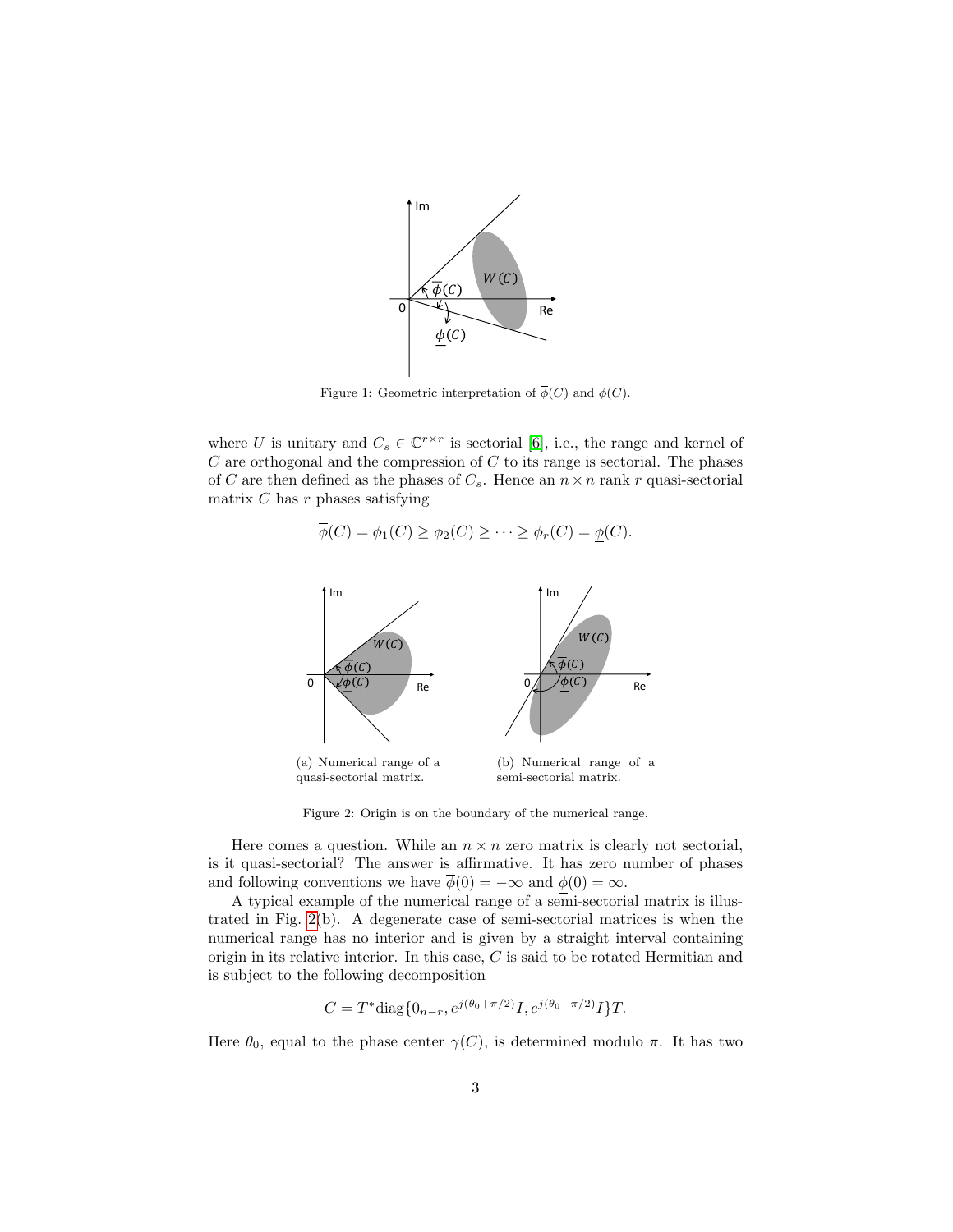possible principal values in  $(-\pi, \pi]$ . The phases of C are several copies of  $\theta_0 + \pi/2$ and several copies of  $\theta_0 - \pi/2$ .

The generic case of semi-sectorial matrices is when the numerical range has nonempty interior. It is known [\[6\]](#page-15-5) that such a matrix has the following generalized sectorial decomposition

<span id="page-3-0"></span>
$$
C = T^* \begin{bmatrix} 0_{n-r} & 0 & 0 \\ 0 & D & 0 \\ 0 & 0 & E \end{bmatrix} T,
$$
 (2)

where

$$
D = \text{diag}\{e^{j\theta_1}, \dots, e^{j\theta_m}\}
$$

with  $\theta_0 + \pi/2 \ge \theta_1 \ge \cdots \ge \theta_m \ge \theta_0 - \pi/2$  and

$$
E = \text{diag}\left\{e^{j\theta_0} \begin{bmatrix} 1 & 2 \\ 0 & 1 \end{bmatrix}, \dots, e^{j\theta_0} \begin{bmatrix} 1 & 2 \\ 0 & 1 \end{bmatrix}\right\}.
$$

In this case, the phases of C are defined as  $\theta_1, \ldots, \theta_m$  together with  $(r - m)/2$ copies of  $\theta_0 \pm \pi/2$ .

The notion of matrix phases subsumes the well-studied accretive and strictly accretive matrices [\[7\]](#page-15-6), i.e., matrices with positive semi-definite and positive definite Hermitian parts respectively. In particular, the phases of a sectorial  $C$  take principal values in  $(-\pi/2, \pi/2)$  if and only if C is strictly accretive; the phases of a semi-sectorial C take principal values in  $[-\pi/2, \pi/2]$  if and only if C is accretive. What is the role of quasi-sectorial matrices? A quasi-sectorial accretive matrix is called a quasi-strictly accretive matrix. A quasi-strictly accretive matrix cannot be identified from its Hermitian part. For example,  $\begin{bmatrix} 1 & 0 \\ 0 & 0 \end{bmatrix}$  is quasi-strictly accretive while  $\begin{bmatrix} 1 & 1 \\ -1 & 0 \end{bmatrix}$  is not though they have the same Hermitian part.

## 3. Computation of Phases

Computation involving numerical range is usually considered as complicated. However, the computation of phases can be rather easy for quasi-sectorial matrices. First, if  $C$  is known to be quasi-strictly accretive, let

$$
C=T^*\begin{bmatrix}0&0\\0&D\end{bmatrix}T
$$

be a generalized sectorial decomposition. Then

$$
C(C^*)^{\dagger} = T^* \begin{bmatrix} 0 & 0 \\ 0 & D^2 \end{bmatrix} (T^*)^{-1}.
$$

This means that the phases of  $C$ , as the phases of eigenvalues of  $D$ , are the halves of the phases of the nonzero eigenvalues of  $C(C^*)^{\dagger}$ , taking principal values in  $(-\pi, \pi)$ .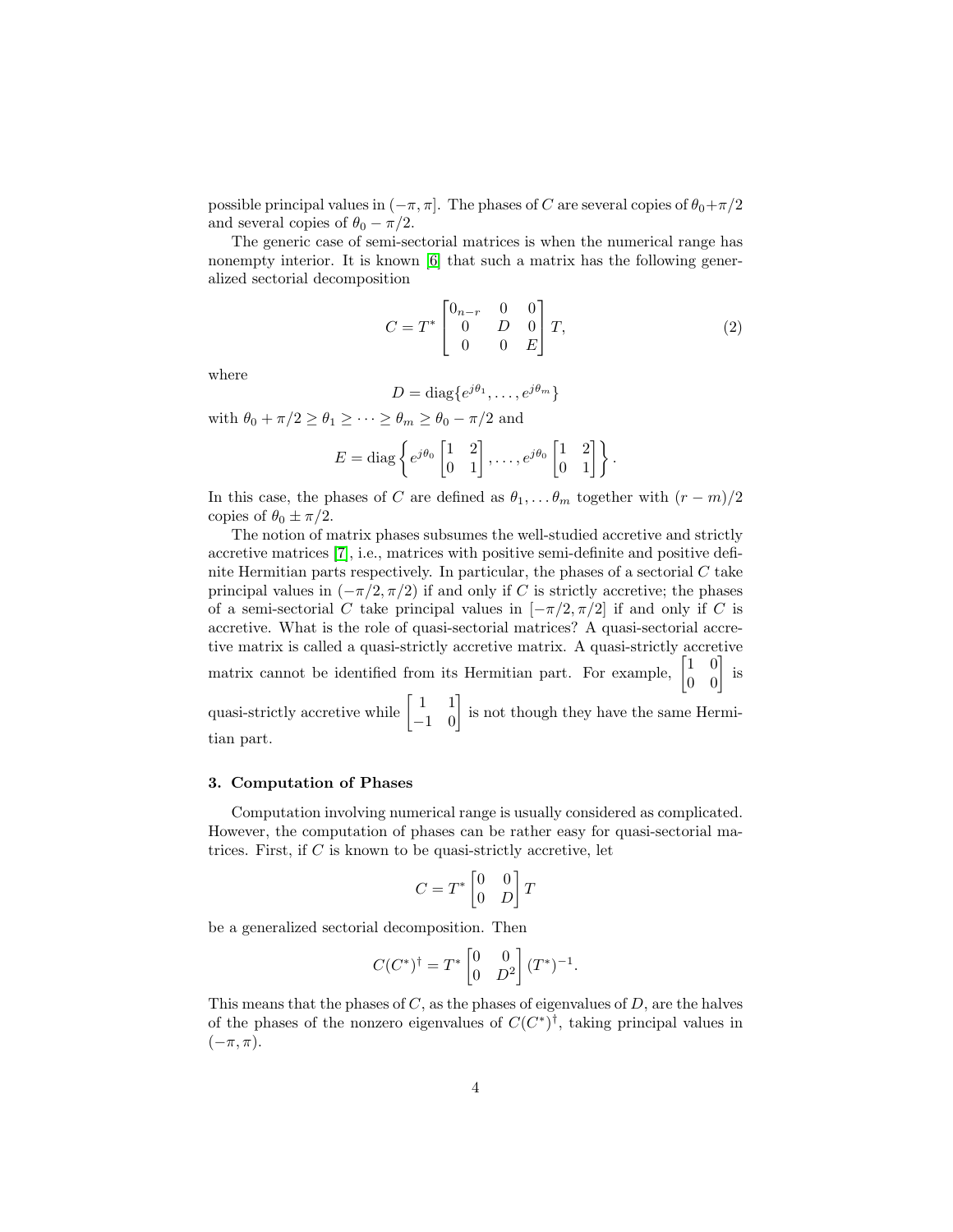More generally, we have the following characterization of quasi-sectorial matrices.

<span id="page-4-1"></span>**Lemma 3.1.** A matrix  $C$  is quasi-sectorial with phases taking principal values in  $(-\frac{\pi}{2} + \alpha, \frac{\pi}{2} + \alpha)$ , where  $\alpha \in (-\pi, \pi]$ , if and only if there exists  $\epsilon > 0$  such that

<span id="page-4-0"></span>
$$
e^{-j\alpha}C + e^{j\alpha}C^* \ge \epsilon C^*C. \tag{3}
$$

PROOF. We start with the necessity. Since  $C$  is quasi-sectorial, it has a decom-position [\(1\)](#page-1-0), where U is unitary and  $C_s$  is sectorial with phases taking principal values in  $(-\frac{\pi}{2} + \alpha, \frac{\pi}{2} + \alpha)$ . It follows that  $e^{-j\alpha}C_s + e^{j\alpha}C_s^* > 0$  and thus there exists a small  $\epsilon > 0$  such that

$$
e^{-j\alpha}C_s + e^{j\alpha}C_s^* \ge \epsilon C_s^*C_s,
$$

which implies  $(3)$ .

Next, we show the sufficiency. Suppose there exists  $\epsilon > 0$  such that the inequality [\(3\)](#page-4-0) holds. Then,  $e^{-j\alpha}C + e^{j\alpha}C^* \geq 0$ , meaning that C is semisectorial. Thus, C has a decomposition  $C = U \begin{bmatrix} 0 & 0 \\ 0 & \tilde{c} \end{bmatrix}$  $0 \quad \tilde{C}$  $\bigg] U^*,$  where U is unitary and  $\tilde{C}$  is nonsingular. Then,

$$
e^{-j\alpha}C + e^{j\alpha}C^* = U \begin{bmatrix} 0 & 0 \\ 0 & e^{-j\alpha}\tilde{C} + e^{j\alpha}\tilde{C}^* \end{bmatrix} U^* \geq \epsilon C^*C = U \begin{bmatrix} 0 & 0 \\ 0 & \epsilon \tilde{C}^*\tilde{C} \end{bmatrix} U^*.
$$

This implies that  $e^{-j\alpha}\tilde{C} + e^{j\alpha}\tilde{C}^* \geq \epsilon \tilde{C}^* \tilde{C} > 0$  and thus  $\tilde{C}$  is sectorial with phases taking principal values in  $\left(-\frac{\pi}{2} + \alpha, \frac{\pi}{2} + \alpha\right)$ .

Lemma 3.1 says that a matrix is quasi-sectorial if and only if it can be rotated to a quasi-strictly accretive matrix by multiplying  $e^{-j\alpha}$ . If we can find this rotation, then we can compute the phases of the resulted quasi-strictly accretive matrix using the method above. Adding  $\alpha$  to these phases then results the phases of the given quasi-sectorial matrix. Finding the right rotation now is the key issue. Instead of multiplying  $e^{-j\alpha}$  as in Lemma [3.1,](#page-4-1) let us do the rotation by multiplying a nonzero complex number  $z = x + jy$  to  $C = A + jB$ , where  $A = \frac{C + C^*}{2}$  $\frac{C}{2}^+$  and  $B = \frac{C - C^*}{2j}$  $\frac{-C^*}{2j}$ , so to convert condition [\(3\)](#page-4-0) to a linear matrix inequality (LMI):

$$
zC + z^*C^* = 2(xA - yB) \ge \epsilon C^*C
$$

In such a case, the phases of C are the phases of  $zC$  minus  $\angle z$ . Hence the computation of phases boils down to solving an LMI followed by a matrix eigenvalue computation.

The phase computation for a semi-sectorial matrix might be numerically problematic and we leave it for future research.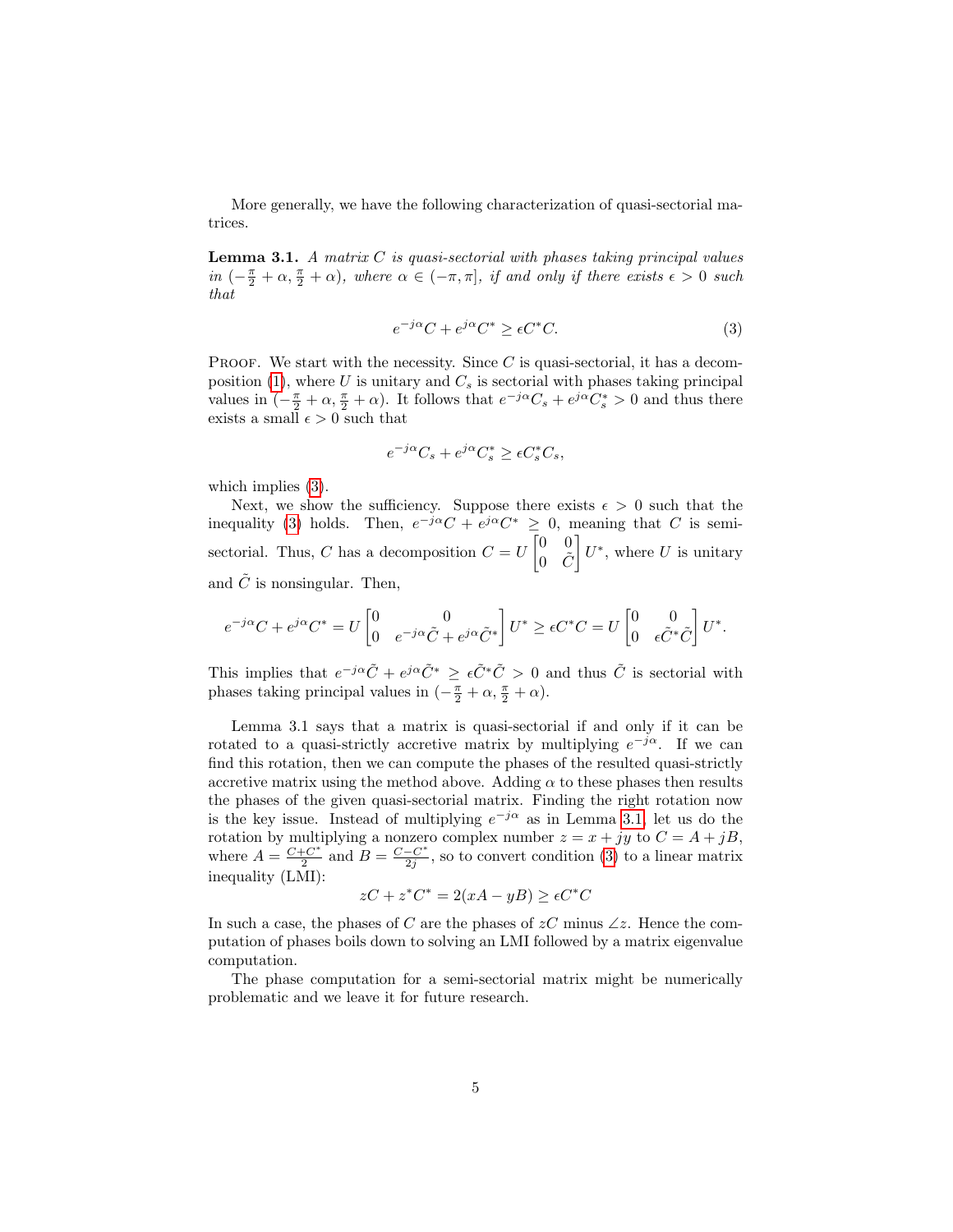## 4. Simple Properties

Some properties of the phases of semi-sectorial matrices can be obtained easily from those of sectorial matrices.

First, the phases of the Moore-Penrose generalized inverse  $C^{\dagger}$  can be obtained from those of C easily.

<span id="page-5-0"></span>**Lemma 4.1.** Let  $C \in \mathbb{C}^{n \times n}$  be semi-sectorial with rank r. Then

<span id="page-5-3"></span>
$$
\phi_i(C^{\dagger}) = -\phi_{r-i+1}(C). \tag{4}
$$

Next, the set of phase bounded semi-sectorial matrices

$$
\mathcal{C}[\alpha,\beta] = \{ C \in \mathbb{C}^{n \times n} : C \text{ is semi-sectional and } [\phi(C), \overline{\phi}(C)] \subset [\alpha,\beta] \}
$$

where  $0 \leq \beta - \alpha < 2\pi$ , is a cone. The following lemma, which can be proved using the same way as for the sectorial case [\[1\]](#page-15-0), implies that if  $\beta - \alpha \leq \pi$ , then  $\mathcal{C}[\alpha, \beta]$  is a closed convex cone.

## Lemma 4.2. If  $\beta - \alpha \leq \pi$ ,  $A, B \in \mathcal{C}[\alpha, \beta]$ , then  $A + B \in \mathcal{C}[\alpha, \beta]$ .

Another property concerns the phases of the compression of a matrix. For  $C \in \mathbb{C}^{n \times n}$ , the matrix  $\tilde{C} = X^* C X$ , where  $X \in \mathbb{C}^{n \times k}$  has full column rank, is said to be a compression of C. The phases of  $\tilde{C}$  and those of C have the following interlacing property, which is a simple extension of [\[6,](#page-15-5) Lemma 7].

**Lemma 4.3.** Let  $C \in \mathbb{C}^{n \times n}$  be a nonzero semi-sectorial matrix and  $\tilde{C}$  be a nonzero compression of C. Denote  $r = \text{rank}(C)$  and  $\tilde{r} = \text{rank}(\tilde{C})$ . Then  $\tilde{C}$  is semi-sectorial and

<span id="page-5-2"></span><span id="page-5-1"></span>
$$
\phi_j(C) \ge \phi_j(\tilde{C}) \ge \phi_{r-\tilde{r}+j}(C), \ j = 1, \dots, \tilde{r}.
$$
 (5)

By exploiting the properties of the phases of compressions of a semi-sectorial matrix, we can derive the phases of the generalized Schur complement of a semi-sectorial matrix. Let  $C \in \mathbb{C}^{n \times n}$  be partitioned as  $C = \begin{bmatrix} C_{11} & C_{12} \\ C_{21} & C_{22} \end{bmatrix}$ , where  $C_{11} \in \mathbb{C}^{k \times k}$ . The generalized Schur complement [\[8\]](#page-15-7) of  $C_{11}$  in C, denoted by  $C/_{11}$ , is defined as  $C/_{11} = C_{22} - C_{21}C_{11}^{\dagger}C_{12}$ . Denoted by  $\mathcal{R}(C)$  the range of matrix C.

<span id="page-5-5"></span>**Lemma 4.4.** Let  $C = \begin{bmatrix} C_{11} & C_{12} \ C_{21} & C_{22} \end{bmatrix}$  be semi-sectorial and  $C/_{11}$  be the generalized Schur complement of  $C_{11}$  in C. Denote  $r = \text{rank}(C)$  and  $\hat{r} = \text{rank}(C/_{11})$ . If  $\mathcal{R}(C_{12}) \subset \mathcal{R}(C_{11})$  and  $\mathcal{R}(C_{21}^*) \subset \mathcal{R}(C_{11}^*)$ , then  $C/_{11}$  is semi-sectorial and

<span id="page-5-4"></span>
$$
\phi_j(C) \ge \phi_j(C/_{11}) \ge \phi_{r-\hat{r}+j}(C), \ j = 1, \dots, \hat{r}.
$$
 (6)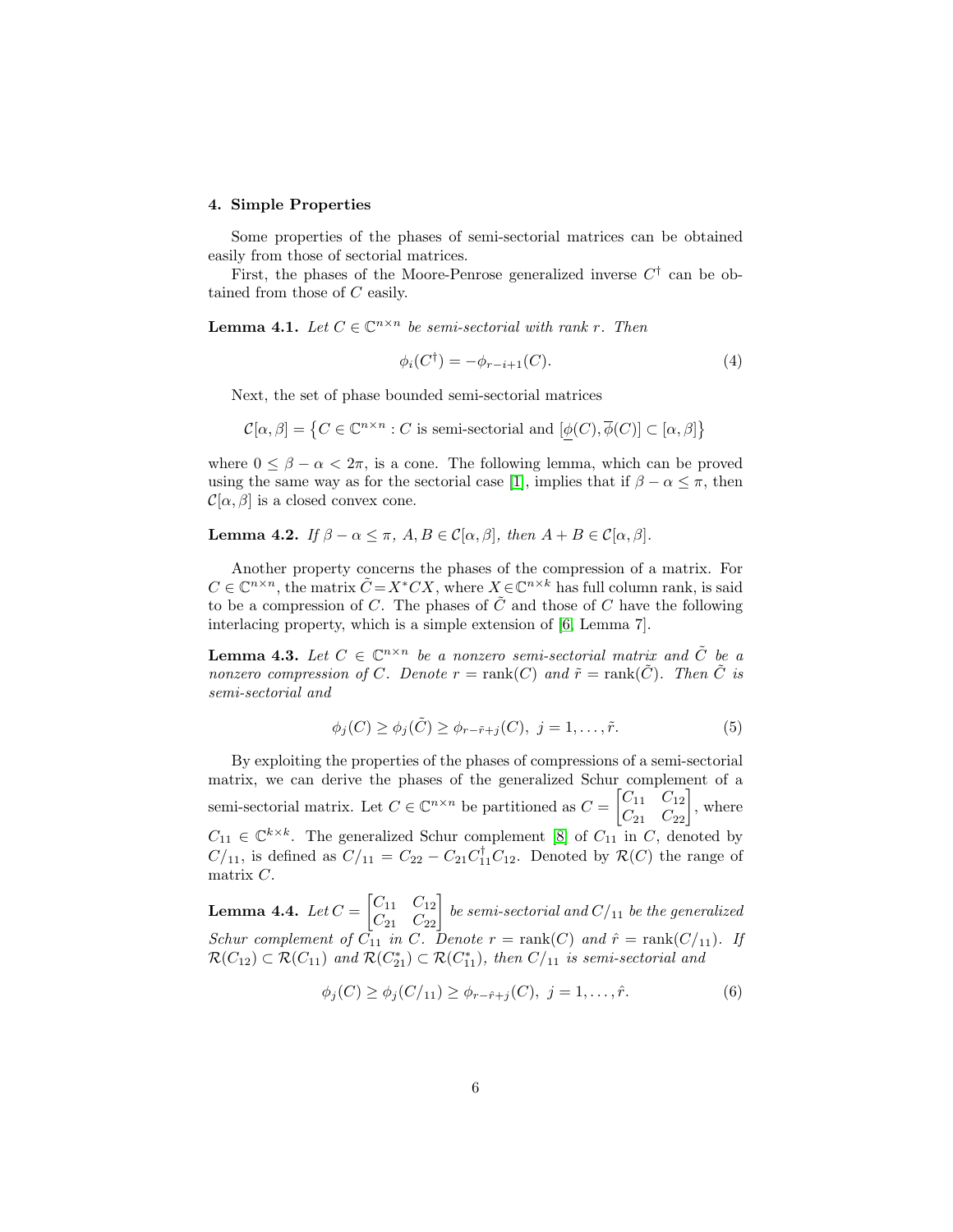PROOF. Since  $\mathcal{R}(C_{12}) \subset \mathcal{R}(C_{11}), \mathcal{R}(C_{21}^*) \subset \mathcal{R}(C_{11}^*)$ , it follows from [\[9\]](#page-16-0) that  $C^{\dagger} = \begin{bmatrix} ? & ? \\ ? & \cdot & ? \end{bmatrix}$ ?  $(C/_{11})^{\dagger}$ . By Lemmas [4.1](#page-5-0) and [4.3,](#page-5-1)  $(C/_{11})^{\dagger}$  is semi-sectorial and so is  $C/_{11}$ . In view of [\(5\)](#page-5-2), we have

$$
\phi_j(C^{\dagger}) \ge \phi_j((C/_{11})^{\dagger}) \ge \phi_{\text{rank}(C^{\dagger})-\text{rank}((C/_{11})^{\dagger})+j}(C^{\dagger}),
$$

for  $j = 1, \ldots, \text{rank}((C/_{11})^{\dagger})$ . Obviously  $\text{rank}(C^{\dagger}) = r$ ,  $\text{rank}((C/_{11})^{\dagger}) = \hat{r}$ . In view of  $(4)$ , we obtain  $(6)$ .

Note that if  $C$  is a quasi-sectorial matrix in Lemma [4.4,](#page-5-5) it can be in-ferred from [\[10,](#page-16-1) Lemma 2.4] that there naturally hold  $\mathcal{R}(C_{12}) \subset \mathcal{R}(C_{11})$  and  $\mathcal{R}(C_{21}^*) \subset \mathcal{R}(C_{11}^*)$ . This means that for quasi-sectorial C, the generalized Schur complement  $C/_{11}$  is quasi-sectorial and [\(6\)](#page-5-4) holds.

#### 5. Matrix Product

Given two vectors  $x, y \in \mathbb{R}^n$ , denote by  $x^{\downarrow}$  and  $y^{\downarrow}$  the rearranged versions of  $x$  and  $y$ , respectively, in which their elements are sorted in a non-increasing order. Then, x is said to be majorized by y, denoted by  $x \prec y$ , if

$$
\sum_{i=1}^{k} x_i^{\downarrow} \le \sum_{i=1}^{k} y_i^{\downarrow}, \ k = 1, \dots, n-1, \text{ and } \sum_{i=1}^{n} x_i^{\downarrow} = \sum_{i=1}^{n} y_i^{\downarrow}.
$$

If  $A, B \in \mathbb{C}^{n \times n}$  are sectorial matrices, it is known from [\[1\]](#page-15-0) that

$$
\angle \lambda(C) \prec \phi(A) + \phi(B).
$$

where  $\lambda(C)$  is the vector of the n eigenvalues of C and  $\angle$  is applied elementwise. In this section, we will extend this majorization relation to the case when A and B are semi-sectorial. The difficulty is that now the matrices  $A$  and  $B$  may have different numbers of phases and AB may have another different number of nonzero eigenvalues. Let us denote the vector of nonzero eigenvalues of matrix C as  $\lambda_{\neq 0}(C)$ .

Example 5.1. Let

$$
A = \begin{bmatrix} 0 & 0 \\ 0 & 1 \end{bmatrix}, \quad B = \begin{bmatrix} 0 & -1 \\ 1 & 0 \end{bmatrix}.
$$

Then A has 1 phase, B has 2 phases, and AB has 0 nonzero eigenvalues. Also notice that rank $(AB) = 1$  while rank $(AB)^2 = 0$ .

<span id="page-6-0"></span>**Theorem 5.2.** Let  $A, B \in \mathbb{C}^{n \times n}$  be quasi-sectorial and semi-sectorial with phase centers  $\gamma(A)$  and  $\gamma(B)$  respectively. Let  $C = AB$ . Then

- 1. C has  $r = \text{rank}(C^2)$  nonzero eigenvalues  $\lambda_{\neq 0}(C) = [\lambda_1(C) \cdots \lambda_r(C)],$
- 2.  $\angle \lambda_i(C)$  can take values so that

$$
\gamma(A) + \gamma(B) - \pi < \angle \lambda_r(C) \leq \dots \leq \angle \lambda_1(C) < \gamma(A) + \gamma(B) + \pi,
$$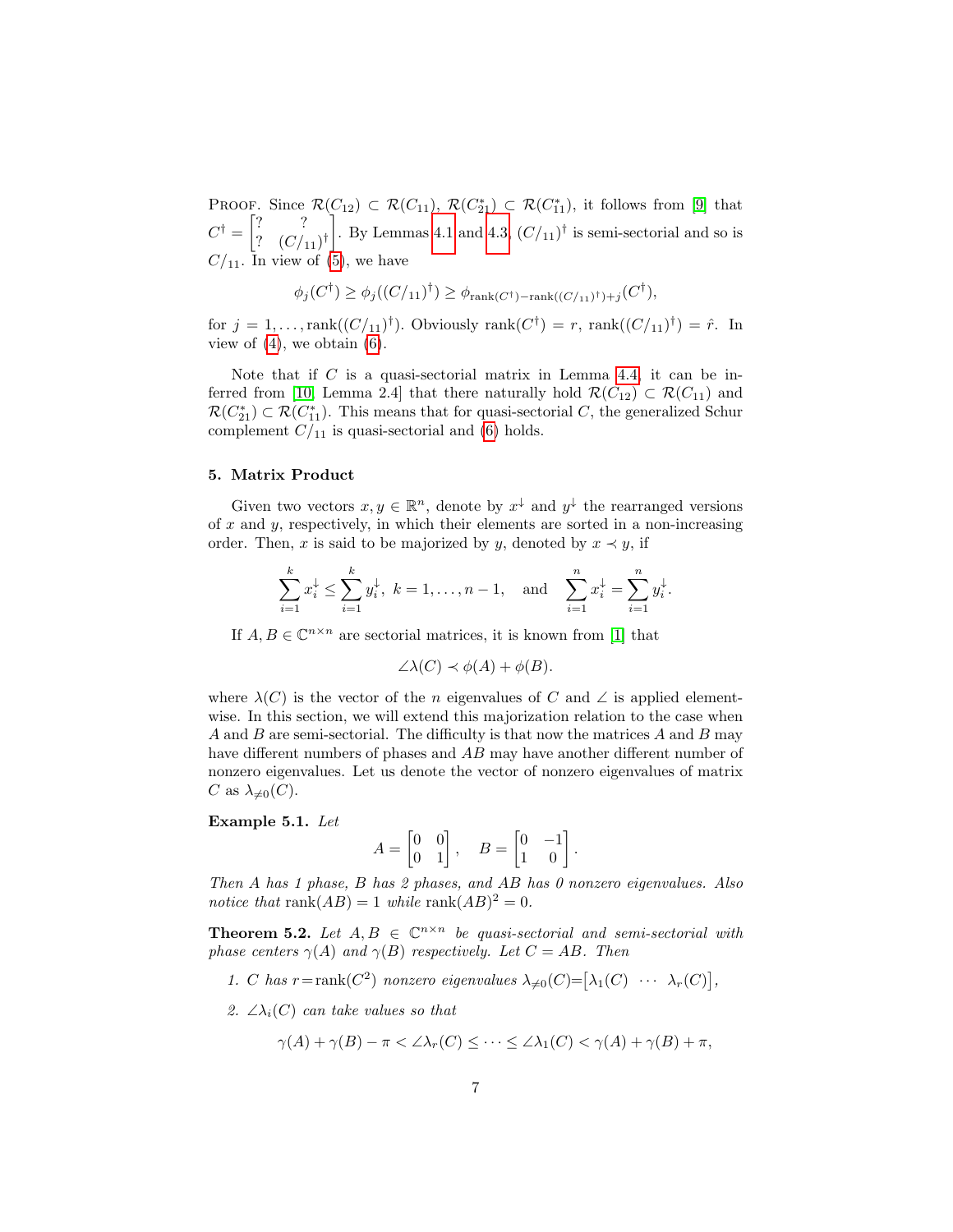3. there exists an  $n \times r$  isometry U such that  $U^*AU$  is sectorial,  $U^*BU$  is nonsingular semi-sectorial and  $\angle \lambda_{\neq 0}(C) \prec \phi(U^*AU) + \phi(U^*BU)$ .

PROOF. It is well known C has rank $(C^k)$  nonzero eigenvalues for each  $k \geq$  $Ind(C)$  which is the index of C. In our particular case, we will show that Ind(C)  $\leq$  2. Let  $U_1$  be an isometry onto  $\mathcal{R}(A)$  and  $U_1^{\perp}$  be an isometry onto  $\mathcal{N}(A)$ . Then

$$
\begin{bmatrix} U_1^\perp & U_1 \end{bmatrix}^* A \begin{bmatrix} U_1^\perp & U_1 \end{bmatrix} = \begin{bmatrix} 0 & 0 \\ 0 & A_1 \end{bmatrix},
$$

$$
\begin{bmatrix} U_1^\perp & U_1 \end{bmatrix}^* B \begin{bmatrix} U_1^\perp & U_1 \end{bmatrix} = \begin{bmatrix} ? & ? \\ X & B_1 \end{bmatrix}.
$$

The nonzero eigenvalues of C are the same as the nonzero eigenvalues of  $A_1B_1$ . Since  $A$  is quasi-sectorial and  $B$  is semi-sectorial, it follows that  $A_1$  is sectorial and  $B_1$  is semi-sectorial. Let  $U_2$  be an isometry onto  $\mathcal{R}(B_1)$  and  $U_2^{\perp}$  be an isometry onto  $\mathcal{N}(B_1)$ . Then

$$
\begin{bmatrix} U_2^{\perp} & U_2 \end{bmatrix}^* A_1 \begin{bmatrix} U_2^{\perp} & U_2 \end{bmatrix} = \begin{bmatrix} ? & Y \\ ? & A_2 \end{bmatrix},
$$

$$
\begin{bmatrix} U_2^{\perp} & U_2 \end{bmatrix}^* B_1 \begin{bmatrix} U_2^{\perp} & U_2 \end{bmatrix} = \begin{bmatrix} 0 & 0 \\ 0 & B_2 \end{bmatrix}.
$$

Since  $A_1$  is sectorial and  $B_1$  is semi-sectorial, it follows that  $A_2$  is sectorial and  $B_2$  is semi-sectorial. By the non-singularity of  $A_2$  and  $B_2$ , we see that the nonzero eigenvalues of  $A_1B_1$ , and hence those of  $AB$ , are exactly the eigenvalues of  $A_2B_2$ . Note that C is unitarily similar to

$$
\begin{bmatrix} 0 & 0 & 0 \\ Z_1 & 0 & Y B_2 \\ Z_2 & 0 & A_2 B_2 \end{bmatrix},
$$

where  $\begin{bmatrix} Z_1 \\ Z \end{bmatrix}$  $Z_2$  $\Big] = A_1 X$ . Hence  $C^2$  is unitarily similar to

$$
\begin{bmatrix} 0 & 0 & 0 \ YB_2Z_2 & 0 & YB_2A_2B_2 \ A_2B_2Z_2 & 0 & (A_2B_2)^2 \end{bmatrix}.
$$

Since  $A_2B_2$  is nonsingular, we have

rank
$$
(C^2)
$$
 = rank  $\begin{bmatrix} YB_2Z_2 & YB_2A_2B_2 \ A_2B_2Z_2 & (A_2B_2)^2 \end{bmatrix}$  = rank $(A_2B_2)$ .

This shows item 1.

Let  $U = \mathcal{R}(U_1U_2)$ . Then  $A_2B_2 = (U^*AU)(U^*BU)$ . Here  $U^*AU$  is sectorial and  $U^*BU$  is semi-sectorial but nonsingular. Since they are compres-sions, it follows from Lemma [4.3](#page-5-1) that  $[\phi(U^*AU), \overline{\phi}(U^*AU)] \subset [\phi(A), \overline{\phi}(A)]$  and  $[\phi(U^*BU), \overline{\phi}(U^*BU)] \subset [\phi(B), \overline{\phi}(B)].$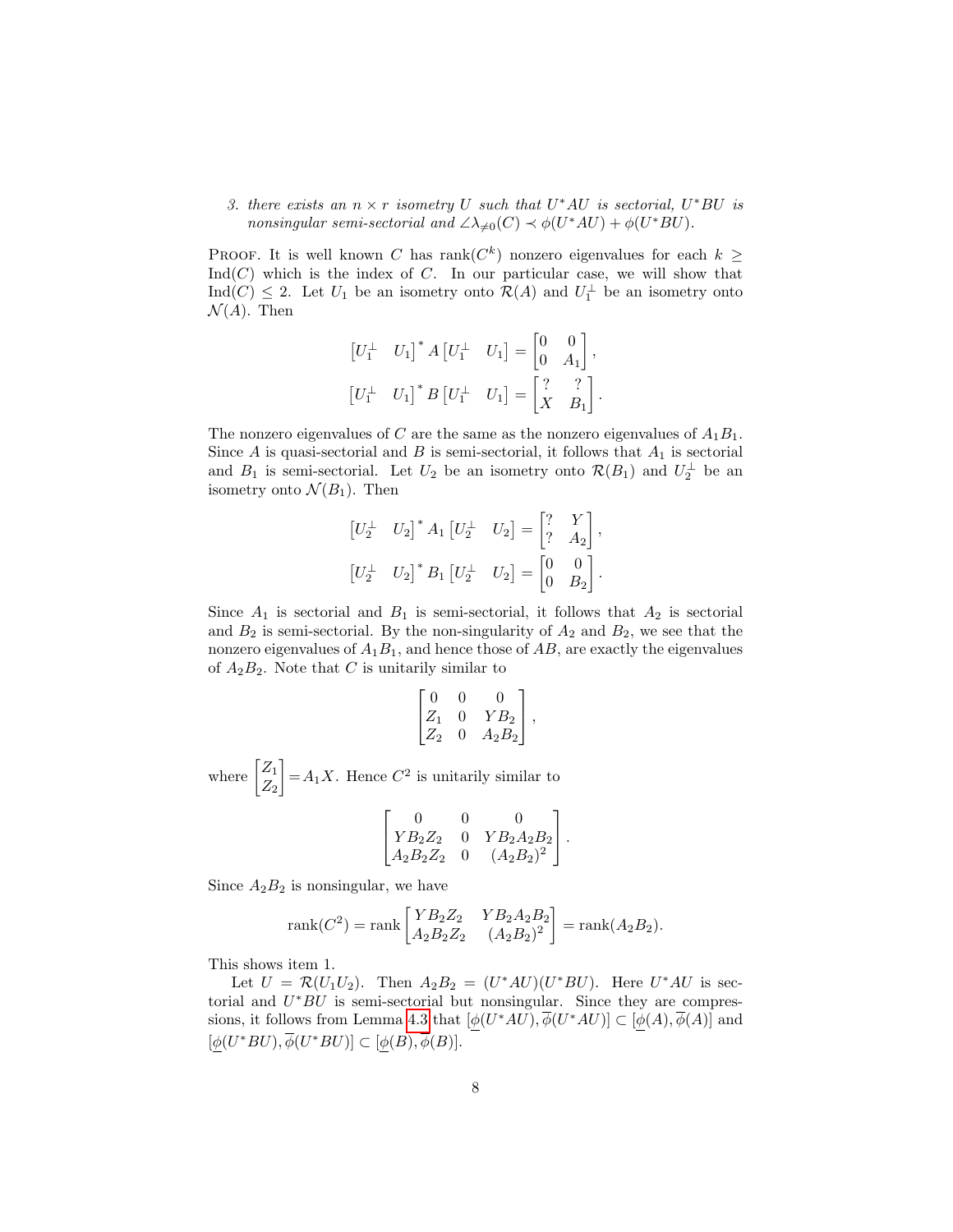Let  $B_{\epsilon} = U^*BU + \epsilon e^{j\gamma(U^*BU)}I$  for some  $\epsilon > 0$ , then  $B_{\epsilon}$  is sectorial and  $\lim_{\epsilon \downarrow 0} B_{\epsilon} = U^*BU$ . By continuity,  $\lim_{\epsilon \downarrow 0} \phi(B_{\epsilon}) = \phi(U^*BU)$ . It follows from Theorem 6.2 in [\[1\]](#page-15-0) that  $\lambda(U^*AUB_{\epsilon})$  can take values in

$$
[\underline{\phi}(U^*AU) + \underline{\phi}(U^*BU), \overline{\phi}(U^*AU) + \overline{\phi}(B_{\epsilon})] \subset (\gamma(A) + \gamma(B_{\epsilon}) - \pi, \gamma(A) + \gamma(B_{\epsilon}) + \pi)
$$

and

$$
\angle \lambda (U^* A U B_{\epsilon}) \prec \phi (U^* A U) + \phi (B_{\epsilon}).
$$

Taking limits in both sides, we get

$$
\angle\lambda(U^*AUU^*BU) \prec \phi(U^*AU) + \phi(U^*BU)
$$

that shows items 2 and 3.

It is worth noting that item 3 in Theorem 5.1 also implies

$$
\phi(A) + \phi(B) \le \angle \lambda_i(C) \le \overline{\phi}(A) + \overline{\phi}(B).
$$

By taking  $A = I$  and  $B = C$  in the above theorem, we obtain a majorization relation between the phases of nonzero eigenvalues and the matrix phases of a semi-sectorial matrices.

**Corollary 5.3.** Let C be semi-sectorial. Then C has  $r = \text{rank}(C)$  nonzero eigenvalues and there exists an  $n \times r$  isometry U such that  $U^*CU$  is nonsingular semi-sectorial and

$$
\angle\lambda_{\neq 0}(C) \prec \phi(U^*CU).
$$

PROOF. The only deviation of this corollary from Theorem 5.2 is that the number of nonzero eigenvalues of C is equal to  $rank(C)$ , instead of  $rank(C^2)$ , which follows immediately from decomposition (2).

## 6. Matrix Small Phase Theorem

The singularity of matrix  $I + AB$  plays an important role in the stability analysis of feedback systems [\[11,](#page-16-2) [12,](#page-16-3) [13\]](#page-16-4). In [\[1\]](#page-15-0), we have shown that for a sectorial matrix  $A \in \mathbb{C}^{n \times n}$  with phases in  $(-\pi, \pi)$  and  $\alpha \in [0, \pi)$ , there holds that rank $(I + AB) = n$  for all  $B \in C[-\alpha, \alpha]$  if and only if  $\alpha < \min\{\pi \phi(A), \pi + \phi(A)$ . Now we generalize it in two fronts: 1) semi-sectorial matrices are considered; 2) the phase sectors which  $A$  and  $B$  respectively belong to are more general.

Theorem 6.1 (Matrix small phase theorem). Let  $A \in \mathbb{C}^{n \times n}$  be a quasisectorial matrix with  $\gamma(A) \in \mathbb{R}$ . Then det  $(I + AB) \neq 0$  for all  $B \in \mathcal{C}[\alpha, \beta]$  if and only if  $[\alpha, \beta] \subset (-\pi - \phi(A), \pi - \overline{\phi}(A))$  modulo  $2\pi$ .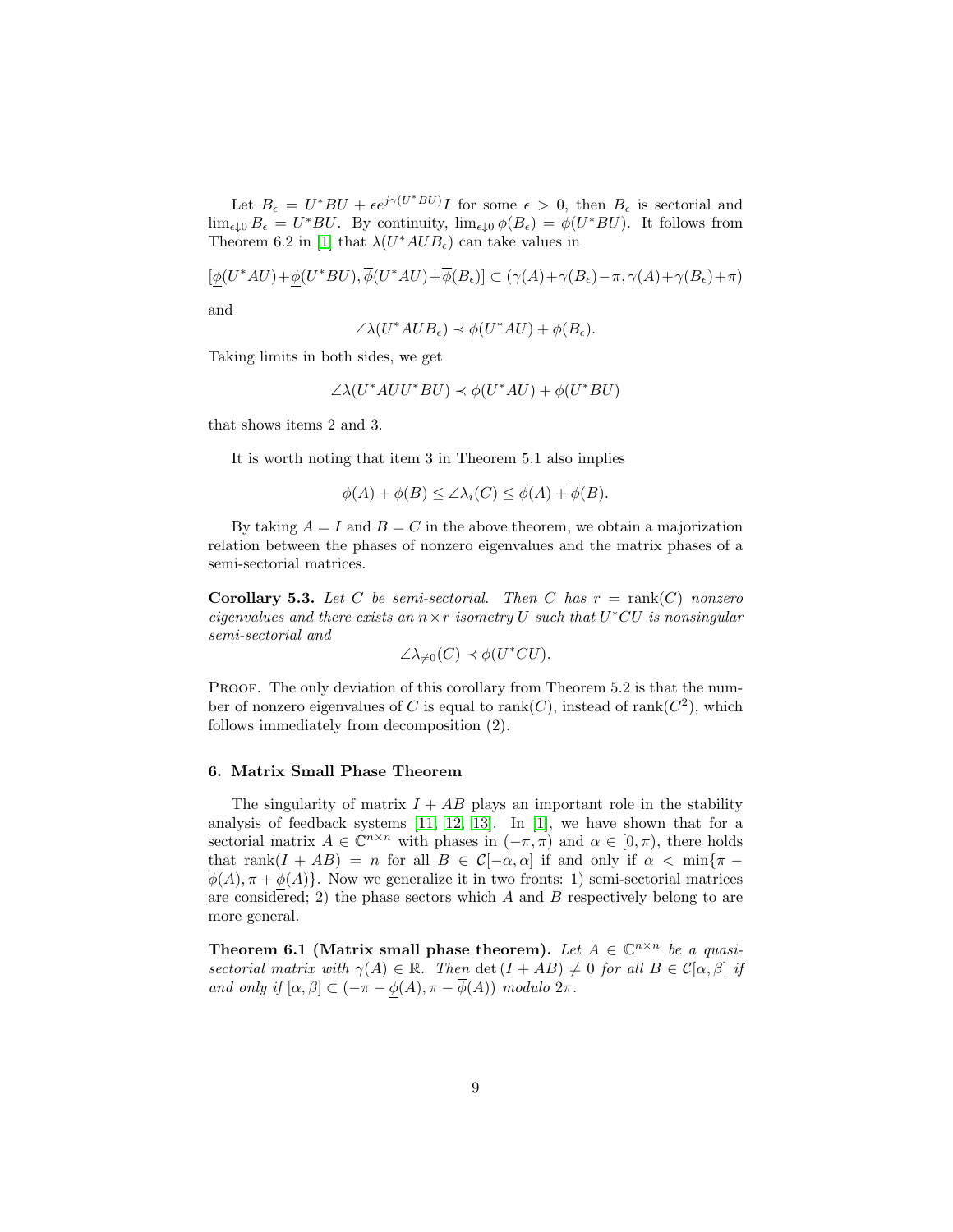PROOF. The sufficiency follows from Theorem [5.2](#page-6-0) easily. It remains to show the necessity. Since  $A$  is quasi-sectorial, there is a nonsingular  $T$  such that  $A = T^* \begin{bmatrix} 0 & 0 \\ 0 & T \end{bmatrix}$  $0$  D T, where D is a diagonal unitary matrix. If  $[\alpha, \beta] \not\subset (-\pi \underline{\phi}(A), \pi - \phi(A)$ , then either  $\phi(A) + \beta \geq \pi$  or  $\underline{\phi}(A) + \alpha \leq -\pi$ . Consider the case when  $\overline{\phi}(A) + \beta \geq \pi$ . Let  $\lambda_1 = e^{j(\pi - \beta)}$  and  $\overline{\lambda} = [\lambda_1 \quad \lambda_2 \quad \cdots \quad \lambda_r]'$ , where  $\angle \lambda_1 \geq \angle \lambda_2 \geq \cdots \geq \angle \lambda_r$ , be such that  $\angle \lambda \prec \phi(D)$ . This can always be done as  $\angle \lambda_1 = \pi - \beta \leq \overline{\phi}(D)$ . By [\[3,](#page-15-2) Theorem 1], there exists a nonsingular  $M \in \mathbb{C}^{r \times r}$ with polar decomposition  $M = PU$  such that  $\lambda(M) = \lambda$  and  $\angle \lambda(U) = \phi(D)$ . Then  $\tilde{M} = P^{-\frac{1}{2}}MP^{\frac{1}{2}} = P^{\frac{1}{2}}UP^{\frac{1}{2}}$  is sectorial with  $\lambda(\tilde{M}) = \lambda$  and  $\phi(\tilde{M}) = \phi(D)$ . Hence  $\tilde{M} = \tilde{T}^* D \tilde{T}$  for some nonsingular  $\tilde{T}$ . Now, let

$$
B = T^{-1} \begin{bmatrix} 0 & 0 \\ 0 & e^{j\beta} \tilde{T} \tilde{T}^* \end{bmatrix} T^{-*}.
$$

Clearly,  $B \in \mathcal{C}[\alpha, \beta]$ . In addition,

$$
I + AB = I + T^* \begin{bmatrix} 0 & 0 \\ 0 & \tilde{T}^{-*} e^{j\beta} \tilde{M} \tilde{T}^* \end{bmatrix} T^{-*}
$$

loses rank. The case when  $\phi(A) + \alpha \leq -\pi$  is similar.

## 7. Essential Phases of a Matrix

In many applications, we may encounter a matrix which is not necessarily semi-sectorial but can be made semi-sectorial by diagonal similarity transformation. Such a matrix is said to be essentially semi-sectorial. For such a matrix C, we define its (largest and smallest) essential phases to be

$$
\overline{\phi}_{\rm ess}(C) = \inf_{D \in \mathcal{D}} \overline{\phi}(D^{-1}CD), \ \ \underline{\phi}_{\rm ess}(C) = \sup_{D \in \mathcal{D}} \underline{\phi}(D^{-1}CD),
$$

where  $D$  is the set of positive definite diagonal matrices. Here the infimum and supremum are taken over  $D \in \mathcal{D}$  such that  $D^{-1}CD$  is semi-sectorial and  $\overline{\phi}(D^{-1}CD)$  and  $\phi(D^{-1}CD)$  take their principal values. Such an essential phase problem is reminiscent of the essential gain problem that one may find more familiar with. The essential gain of a matrix  $C$  is defined as

$$
\overline{\sigma}_{\text{ess}}(C) = \inf_{D \in \mathcal{D}} \overline{\sigma}(D^{-1}CD),
$$

which has proven useful in various applications. It has been studied in [\[14\]](#page-16-5) with input from [\[15\]](#page-16-6).

It is known that the essential gain problem can be solved numerically but does not have an analytic solution in general. In the case of a nonnegative matrix C, the essential gain has an analytic expression  $\overline{\sigma}_{\text{ess}}(C) = \rho(C)$  and the optimal scaling matrix  $D$  can be obtained from the Perron eigenvectors of  $C$ [\[16\]](#page-16-7), where  $\rho(C)$  denotes the spectral radius of C. It is a similar situation for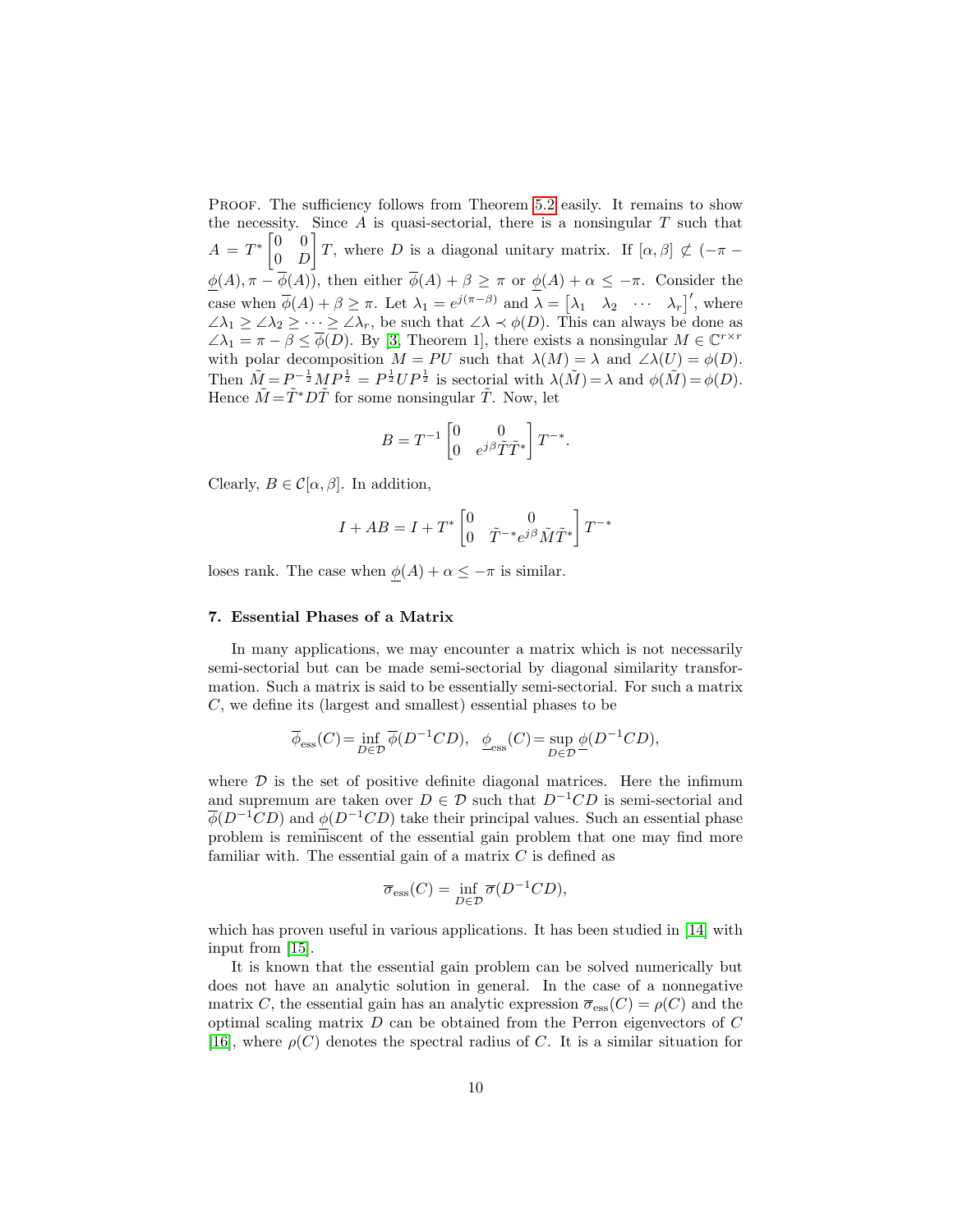the essential phase problem. In general the problem can be solved numerically. For some special classes of matrices, analytic or semi-analytic solutions can be obtained. Of particular interest are the essential phases of Laplacian matrices.

Before proceeding, we introduce some preliminaries on Laplacian matrices of graphs. A graph, denoted by  $\mathbb{G}=(\mathcal{V}, \mathcal{E})$ , consists of a set of nodes  $\mathcal{V}$  and a set of edges  $\mathcal{E}$ . We use  $(i, j)$  to represent the edge directed from node i to node j. A path from node  $i_1$  to node  $i_k$  is a sequence of edges  $(i_1, i_2), (i_2, i_3), \ldots, (i_{k-1}, i_k)$ with  $(i_j, i_{j+1}) \in \mathcal{E}$  for  $j \in \{1, ..., k-1\}$ . A node is called a root if it has paths to all the other nodes in the graph. A graph G is said to have a spanning tree if it has a root. Furthermore, G is said to be strongly connected if every node is a root. A graph is undirected if  $(i, j) \in \mathcal{E}$  implies  $(j, i) \in \mathcal{E}$ .

A weighted graph is a graph with each edge associated with a weight. The edge weights are assumed to be positive. Denote by  $a_{ji}$  the weight of edge  $(i, j)$ , where  $a_{ji}$  is understood to be zero when there is no edge from node i to j. The indegree and outdegree of node i are given by  $d_{\text{in}}(i) = \sum_{j=1}^{n} a_{ij}$ and  $d_{\text{out}}(i) = \sum_{j=1}^{n} a_{ji}$  respectively. A graph is said to be weight-balanced if  $d_{\text{in}}(i) = d_{\text{out}}(i)$  for all  $i \in \mathcal{V}$ . For a weighted graph, its Laplacian matrix  $L = [l_{ij}]$  is defined as

$$
l_{ij} = \begin{cases} -a_{ij}, & i \neq j, \\ \sum_{j=1, j \neq i}^{n} a_{ij}, & i = j. \end{cases}
$$

The Laplacian matrix of a strongly connected graph is irreducible, i.e., not similar via a permutation to a block upper triangular matrix. All of the eigenvalues of a Laplacian matrix  $L$  lie in the closed right half plane. Also,  $L$  has a zero eigenvalue with a corresponding eigenvector being  $\mathbf{1}_n$ . Furthermore, 0 is a simple eigenvalue of L if and only if  $\mathbb{G}$  has a spanning tree. See [\[17\]](#page-16-8) for a survey on Laplacian matrices.

We first consider the essential phases of the Laplacian of a strongly connected graph. In general, the Laplacian matrix  $L$  is not semi-sectorial. We have the following result.

<span id="page-10-0"></span>**Lemma 7.1.** Let  $\mathbb{G}$  be a strongly connected directed graph and L be its Laplacian matrix. The following statements are equivalent:

- 1. L is quasi-sectorial.
- 2. L is semi-sectorial.
- 3. G is weight-balanced.

To prove Lemma [7.1,](#page-10-0) we review a lemma on the numerical range of a nonnegative matrix. The numerical radius of  $C \in \mathbb{C}^{n \times n}$  is given by  $w(C) = \max\{|z| :$  $z \in W(C)$ .

<span id="page-10-1"></span>**Lemma 7.2** ([\[18\]](#page-16-9)). Let C be an irreducible nonnegative matrix. Then the following statements are equivalent: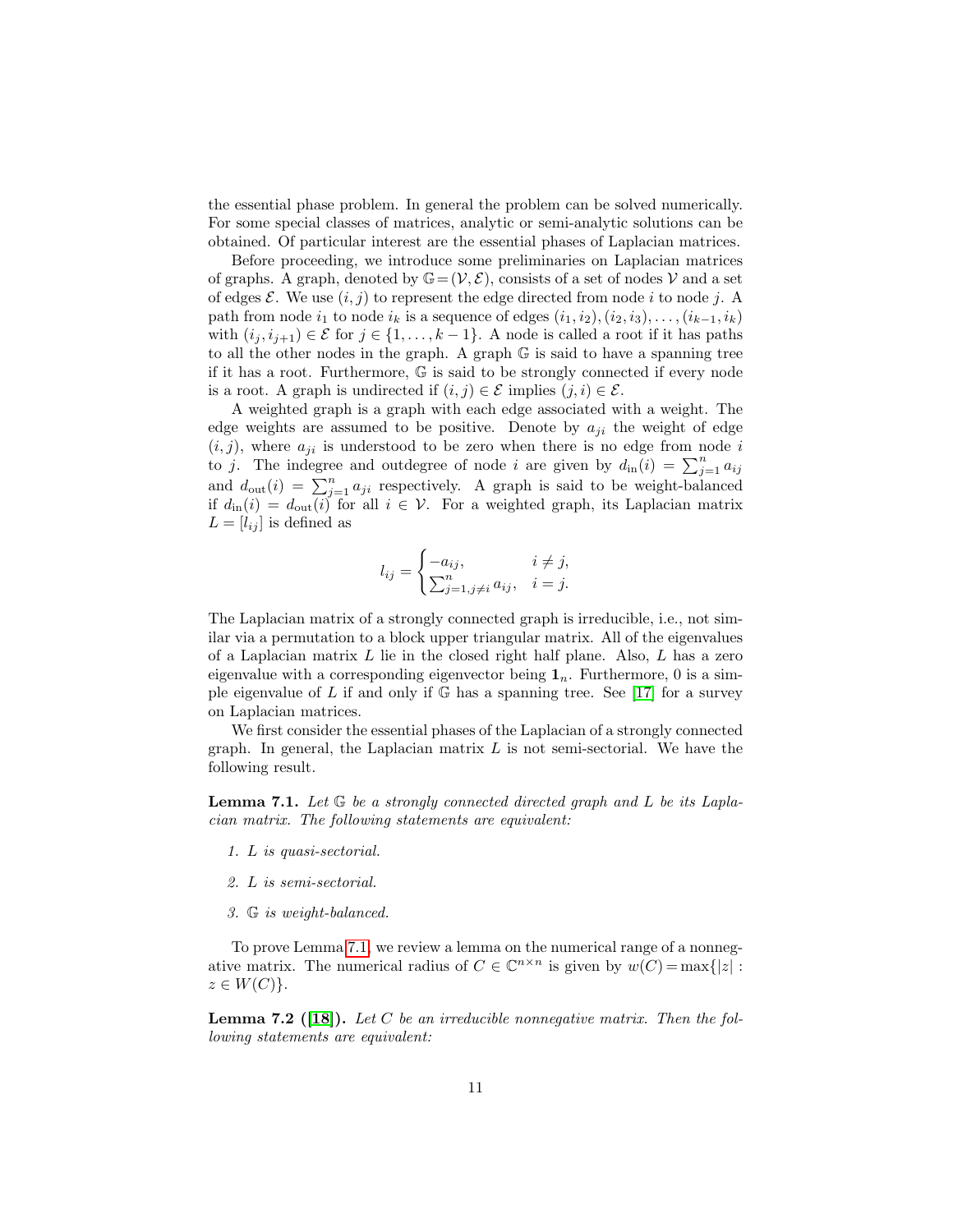- 1.  $w(C)$  is a sharp point of  $W(C)$ ;
- 2.  $w(C) = \rho(C)$ :
- 3. C has a common left and right Perron eigenvector.

*Proof of Lemma [7.1:](#page-10-0)* The implication  $1 \implies 2$  follows directly from the definition of quasi-sectorial and semi-sectorial matrices.

Next we show  $2 \implies 3$ . Since L is a singular semi-sectorial matrix, it has a decomposition of the form  $(2)$ . This implies that L has a common left and right eigenvector corresponding to the zero eigenvalue. Therefore,  $L\mathbf{1} = L'\mathbf{1} = 0$ which implies that  $\mathbb G$  is weight-balanced.

Finally we show 3  $\implies$  1. We can express L as  $L = \rho(B)I - B$  for a nonnegative matrix  $B$ . Since  $\mathbb G$  is weight-balanced,  $L$  has 1 being a common left and right eigenvector corresponding to eigenvalue 0. Therefore, B has a common left and right eigenvector corresponding to eigenvalue  $\rho(B)$ . Then, by Lemma [7.2,](#page-10-1)  $\rho(B) = w(B)$  is a sharp point of  $W(B)$ . It follows that 0 is a sharp point of  $W(L)$ , implying that L is quasi-sectorial.

Lemma [7.1](#page-10-0) is the key in finding the essential phases of a Laplacian matrix. For a strongly connected graph,  $L$  has a positive left eigenvector  $v$  corresponding to the zero eigenvalue, i.e.,  $v'L = 0$ . Let  $V = \text{diag}\{v\}$  and  $D_0 = V^{-1/2}$ .

<span id="page-11-0"></span>**Lemma 7.3.** Let  $\mathbb{G}$  be a strongly connected directed graph and L be its Laplacian matrix. Then

$$
\overline{\phi}_{\mathrm{ess}}(L) = \overline{\phi}(D_0^{-1}LD_0) = \overline{\phi}(VL),
$$
  

$$
\underline{\phi}_{\mathrm{ess}}(L) = \underline{\phi}(D_0^{-1}LD_0) = \underline{\phi}(VL).
$$

PROOF. Observe that  $VL$  is a Laplacian matrix with 1 being a common left and right eigenvector corresponding to eigenvalue  $0$ . This means that  $VL$  is the Laplacian matrix of a weight-balanced graph. By Lemma  $7.1$ ,  $VL$  is quasisectorial. Hence  $D_0^{-1}LD_0$  is quasi-sectorial as it is congruent to VL. Further-more, Lemma [7.1](#page-10-0) implies that if a  $D \in \mathcal{D}$  makes  $D^{-1}LD$  semi-sectorial, it in fact makes it quasi-sectorial. In addition, such diagonal scaling matrix  $D$  is unique up to positive number multiplication. This completes the proof.

A piece of information hidden in the above proof is that  $D_0^{-1}LD_0$  is quasisectorial and thus  $\overline{\phi}_{\text{ess}}(L) < \frac{\pi}{2}$ . It then follows from [\[1,](#page-15-0) Lemma 2.3] that

$$
\max_{i} \{ \angle \lambda_i(L) \} \le \overline{\phi}_{\text{ess}}(L) < \pi/2.
$$

Since L is real, there holds  $\phi_{\text{ess}}(L) = -\phi_{\text{ess}}(L)$ . For this reason, hereinafter we use  $\phi_{\rm ess}(L)$  to represent  $\overline{\phi}_{\rm ess}(L)$  for notational simplicity. In the case of an undirected graph, L is symmetric and hence  $\phi_{\text{ess}}(L) = 0$ . This suggests the use of  $\phi_{\rm ess}(L)$  as a measure of "directedness" of a graph.

We proceed to consider the case where the graph is not strongly connected but has a spanning tree. In this case, one can decompose the graph into multiple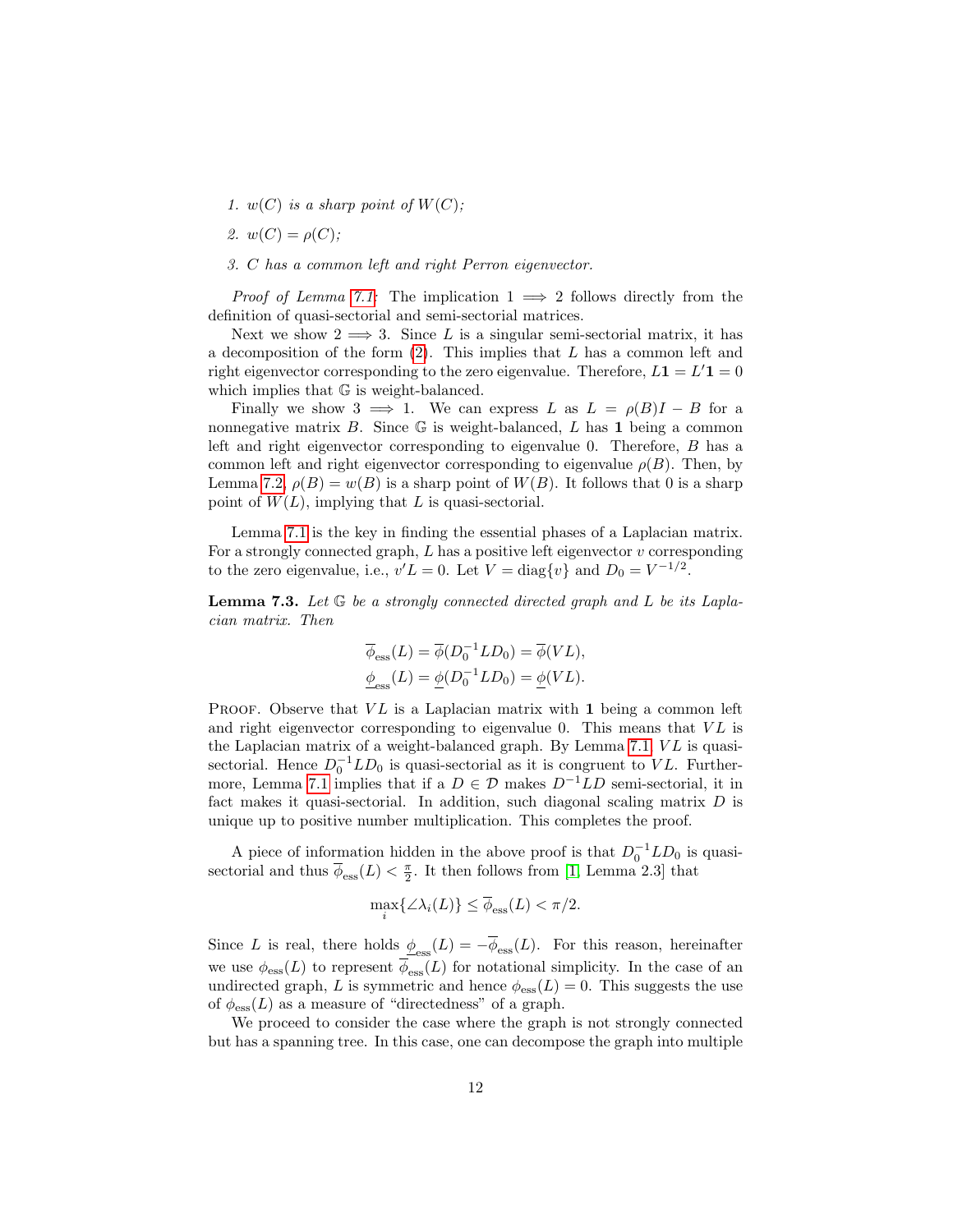strongly connected components. Suppose the graph has  $n_1$  roots and m strongly connected components. Without loss of generality, one can relabel the nodes to form  $m$  groups

$$
\{1, \ldots, n_1\}, \{n_1+1, \ldots, n_2\}, \ldots, \{n_{m-1}+1, \ldots, n\}
$$
 (7)

so that the nodes in each group correspond to a strongly connected component and the first component contains all the roots. The Laplacian  $L$  can be written accordingly in the Frobenius normal form [\[19\]](#page-16-10)

$$
L = \begin{bmatrix} L_{11} & 0 & \cdots & 0 \\ L_{21} & L_{22} & \cdots & 0 \\ \vdots & \vdots & \ddots & \vdots \\ L_{m1} & L_{m2} & \cdots & L_{mm} \end{bmatrix},
$$
 (8)

<span id="page-12-1"></span>where  $L_{11}$  is the Laplacian of the subgraph induced by all the roots and  $L_{kk}$ ,  $k =$  $2, \ldots, m$  are nonsingular irreducible M-matrices<sup>[1](#page-12-0)</sup> and are diagonally dominant. Moreover, L has a nonnegative left eigenvector  $v = \begin{bmatrix} v'_1 & 0 \end{bmatrix}^{\nu}$  corresponding to eigenvalue 0, where  $v_1$  is a positive left eigenvector of  $L_{11}$  corresponding to eigenvalue 0. Since  $v$  is not positive, Lemma [7.3](#page-11-0) fails to hold in this case.

Nevertheless, one often needs to find the essential phase of each  $L_{kk}$  on the diagonal. Clearly,  $\phi_{\rm ess}(L_{11})$  can be determined as in Lemma [7.3](#page-11-0) for  $L_{11}$ is the Laplacian associated to the first strongly connected component. The following lemma shows that  $\phi_{\text{ess}}(L_{kk}), k = 2, \ldots, m$  exist and are bounded by  $\phi_{\text{ess}}(\tilde{L}_k), k=2,\ldots,m$  respectively, where  $\phi_{\text{ess}}(L_{kk})$  represents  $\overline{\phi}_{\text{ess}}(L_{kk})$  and  $\tilde{L}_k$ is the Laplacian matrix of the kth strongly connected component of the graph, which can be obtained by reducing the diagonal elements of  $L_{kk}$  to zero all row sums.

<span id="page-12-2"></span>**Lemma 7.4.** Let  $G$  be a directed graph with a spanning tree and L be its Lapla-cian matrix in the form of [\(8\)](#page-12-1). Then  $\phi_{\text{ess}}(L_{kk}) \leq \phi_{\text{ess}}(\tilde{L}_k)$ ,  $k = 2, \ldots, m$ .

PROOF. Note that  $L_{kk} = \tilde{L}_k + Z_k, k = 2, \ldots, m$ , where  $Z_k$  is a diagonal matrix with nonnegative diagonal elements and  $Z_k \neq 0$ . Let  $v_k$  be a positive left eigenvector of  $\tilde{L}_k$  corresponding to eigenvalue 0 and  $D_k = \text{diag}\{v_k\}^{-\frac{1}{2}}$ . Then  $D_k^{-1}L_{kk}D_k = D_k^{-1}\tilde{L}_kD_k + Z_k$ . By Lemma [7.3,](#page-11-0) we know that  $D_k^{-1}\tilde{L}_kD_k$  is quasisectorial and

$$
\phi_{\rm ess}(\tilde{L}_k) = \overline{\phi}(D_k^{-1}\tilde{L}_k D_k) < \pi/2.
$$

Since  $Z_k \geq 0$ , it follows that

$$
\overline{\phi}(D_k^{-1}L_{kk}D_k) = \overline{\phi}(D_k^{-1}\tilde{L}_kD_k + Z_k) \leq \phi_{\text{ess}}(\tilde{L}_k).
$$

By definition, we have  $\phi_{\text{ess}}(L_{kk}) \leq \overline{\phi}(D_k^{-1}L_{kk}D_k)$  and thus  $\phi_{\text{ess}}(L_{kk}) \leq \phi_{\text{ess}}(\tilde{L}_k)$ . This completes the proof.

<span id="page-12-0"></span><sup>&</sup>lt;sup>1</sup>A matrix  $C \in \mathbb{R}^{n \times n}$  is said to be an M-matrix if it can be written as  $C = sI - A$ , where A is nonnegative and  $s \geq \rho(A)$ .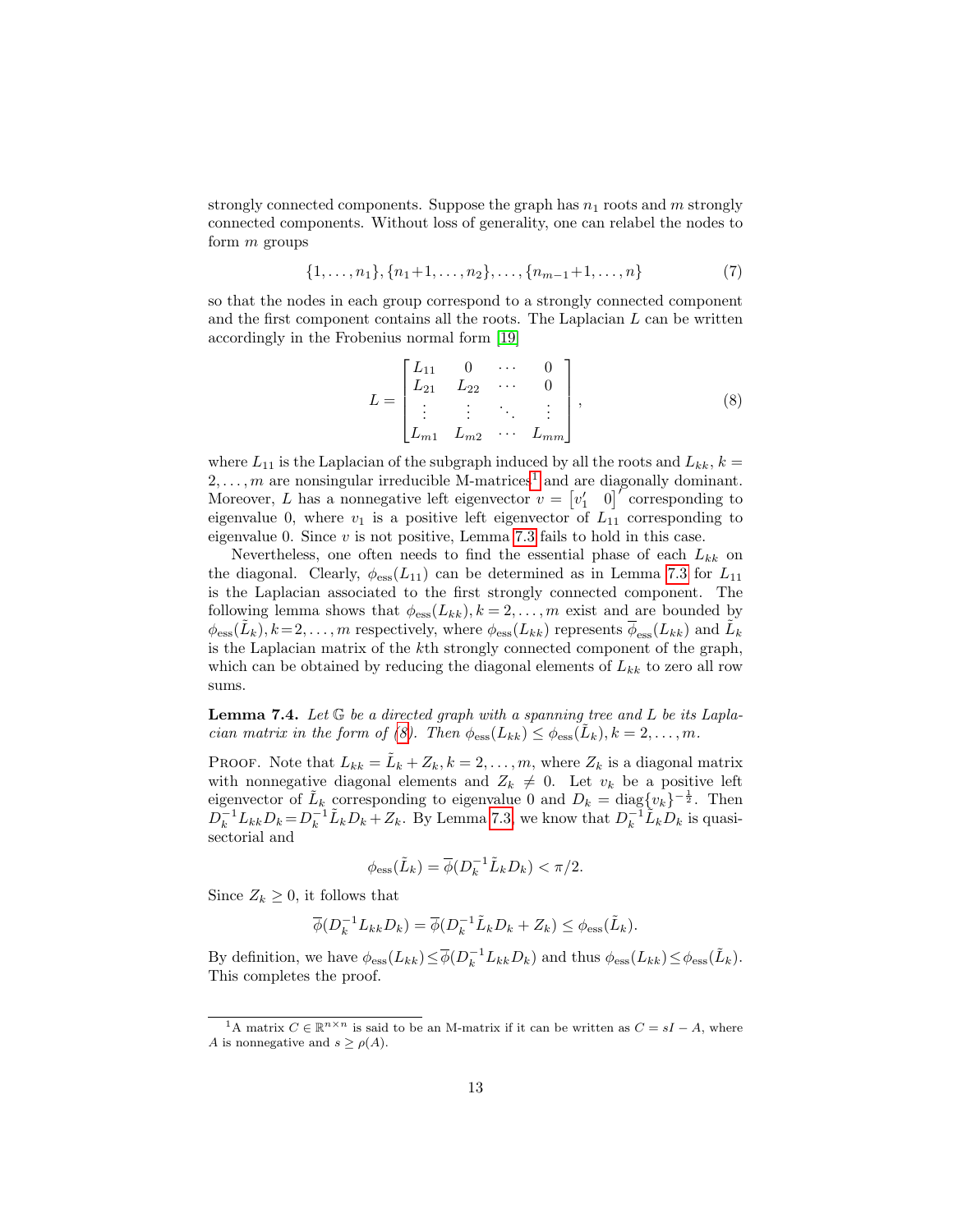Lemma [7.4](#page-12-2) provides an upper bound of the essential phase for a nonsingular diagonally-dominant irreducible M-matrix. However, a general M-matrix maynot be diagonally-dominant. For this case, Lemma [7.4](#page-12-2) may not hold.

Example 7.5. Consider an M-matrix

$$
M = 1.0691I - \begin{bmatrix} 0.5338 & 0.3381 & 0.0103 \\ 0.1092 & 0.2940 & 0.0484 \\ 0.8258 & 0.7463 & 0.6679 \end{bmatrix}.
$$

The essential phase of the associated Laplacian is 0.1403 while  $\phi_{\rm ess}(M)$  = 0.1662.

The computation of the essential phase of an M-matrix will be studied in the next section.

#### 8. Computation of Essential Phases of M-Matrices

In this section, we will study the essential phase of a general M-matrix. We first show that the essential phase of a general nonsingular irreducible Mmatrix exists and provide an upper bound. The matrix  $M$  can be written into the form  $M = sI - A$ , where A is a irreducible nonnegative matrix and  $s \geq \rho(A)$ . According to Perron-Frobenius Theorem, the matrix M has positive left and right eigenvectors  $x$  and  $y$  respectively corresponding to the eigenvalue  $s - \rho(A)$ . Let  $D_0 = \text{diag}(\sqrt{x_1/y_1}, \ldots, \sqrt{x_n/y_n})$ . We have the following lemma, whose proof follows directly from Lemma [7.2](#page-10-1) and thus is omitted for brevity.

**Lemma 8.1.** Let M be a nonsingular irreducible M-matrix. Then  $\phi_{\text{ess}}(M) \leq$  $\overline{\phi}(D_0^{-1}MD_0).$ 

It is known that  $\max_i \angle \lambda_i(M)$  serves as a lower bound of  $\phi_{\text{ess}}(M)$ . With the upper bound and the lower bound, in the sequel, we aim to propose an algorithm to numerically compute  $\phi_{\text{ess}}(M)$ .

According to the fact that phases are preserved under congruence transformation and  $D$  is positive diagonal, we have

$$
\overline{\phi}(D^{-1}MD) = \overline{\phi}(D^{-T}D^{-1}M) = \overline{\phi}(D^{-2}M).
$$

Note that  $D^{-2}$  is positive diagonal, hence

$$
\phi_{\text{ess}}(M) = \inf_{D \in \mathcal{D}} \overline{\phi}(D^{-1}MD) = \inf_{D \in \mathcal{D}} \overline{\phi}(DM),
$$

where  $D$  is a set of positive definite diagonal matrices. The computation of  $\phi_{\text{ess}}(M)$  can be written as an optimization problem

<span id="page-13-0"></span>
$$
\inf_{D \in \mathcal{D}} \quad \overline{\phi}(DM). \tag{9}
$$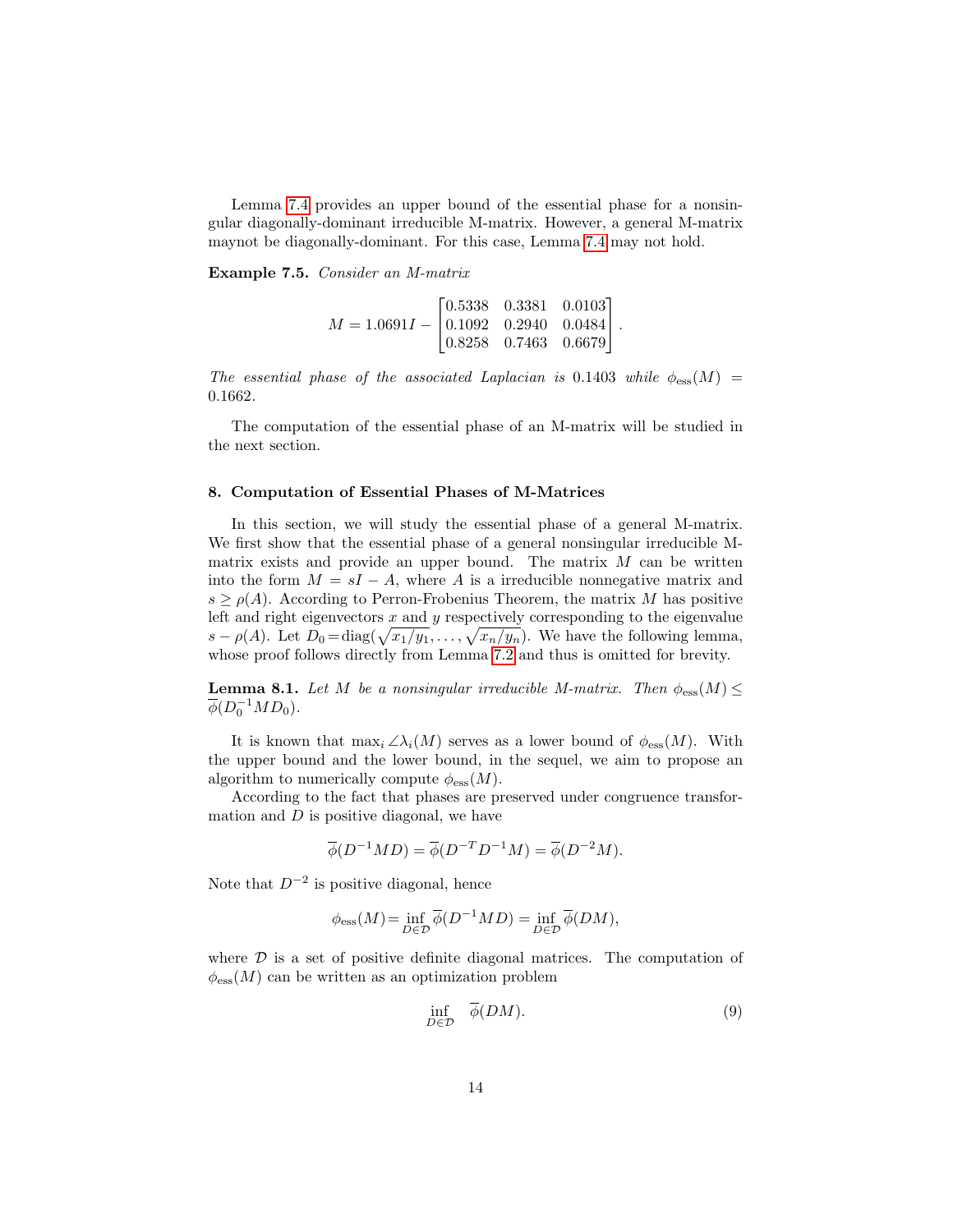The epigraph form of the problem [\(9\)](#page-13-0) is

<span id="page-14-1"></span><span id="page-14-0"></span>
$$
\inf \{ \alpha : \overline{\phi}(DM) \le \alpha, D \in \mathcal{D} \}. \tag{10}
$$

Since  $\overline{\phi}(DM) \le \alpha$  is equivalent to  $e^{j(\frac{\pi}{2}-\alpha)}DM$  is accretive, i.e.,  $e^{j(\frac{\pi}{2}-\alpha)}DM +$  $e^{-j(\frac{\pi}{2}-\alpha)}M^{T}D \geq 0$ , the problem [\(10\)](#page-14-0) can be further written as

$$
\inf \{ \alpha : (\sin \alpha + j \cos \alpha) DM + (\sin - j \cos \alpha) M^T D \ge 0, D \in \mathcal{D} \}. \tag{11}
$$

It is shown in the last section that the optimal value of problem [\(11\)](#page-14-1)  $\alpha^*$  lies in [0,  $\frac{\pi}{2}$ ]. Since whether  $\alpha^* = 0$  can be easily verified by checking whether there exists  $D \in \mathcal{D}$  such that  $DM > 0$ , hereinafter we assume that  $\alpha^* > 0$ . It follows that  $\sin \alpha > 0$ . Therefore, the problem is translated to

$$
\inf \{ \alpha : (1 + j \cot \alpha) DM + (1 - j \cot \alpha) M^T D \ge 0, D \in \mathcal{D} \}. \tag{12}
$$

This is an optimization problem over bilinear matrix inequality constraint, which might be NP-hard [\[20\]](#page-16-11). However, as the upper bound and lower bound of the objective function can be obtained, the bisection algorithm can be used to solve the problem. Here we choose the initial lower bound to be 0 owing to the fact that  $\max_i \angle \lambda_i(M)$  is not easy to be obtained. The detailed algorithm is given in Algorithm 1.

## Algorithm 1 An algorithm for computing the essential phase

**Input:** Matrix M, a lower bound of  $\underline{\alpha} = 0$ , an upper bound  $\overline{\alpha} = \overline{\phi}(D_0^{-1}MD_0)$ , absolute error e, i.e., the desired degree of accuracy.

```
Output: The optimal value \alpha^*.
```
1: if there exists D such that  $DM \geq 0$  then

2:  $\alpha^* \leftarrow 0$ 

3: else

4:  $\beta = (\bar{\alpha} + \alpha)/2$ 

5: while  $\bar{\alpha} - \underline{\alpha} \ge e$  do

6: **if** there exists  $D$  such that

$$
(1 + j \cot \beta) DM + (1 - j \cot \beta) M^T D \ge 0
$$

then 7:  $\bar{\alpha} \leftarrow \beta$ 8: else 9:  $\alpha \leftarrow \beta$ 10: end if 11:  $\beta = (\bar{\alpha} + \underline{\alpha})/2$ 12: end while 13:  $\alpha^* \leftarrow \overline{\alpha}$ 14: end if

We also want to point out that the algorithm for the computation of essential phases can be easily generalized to arbitrary square matrices by giving an initial guess of upper and lower bounds.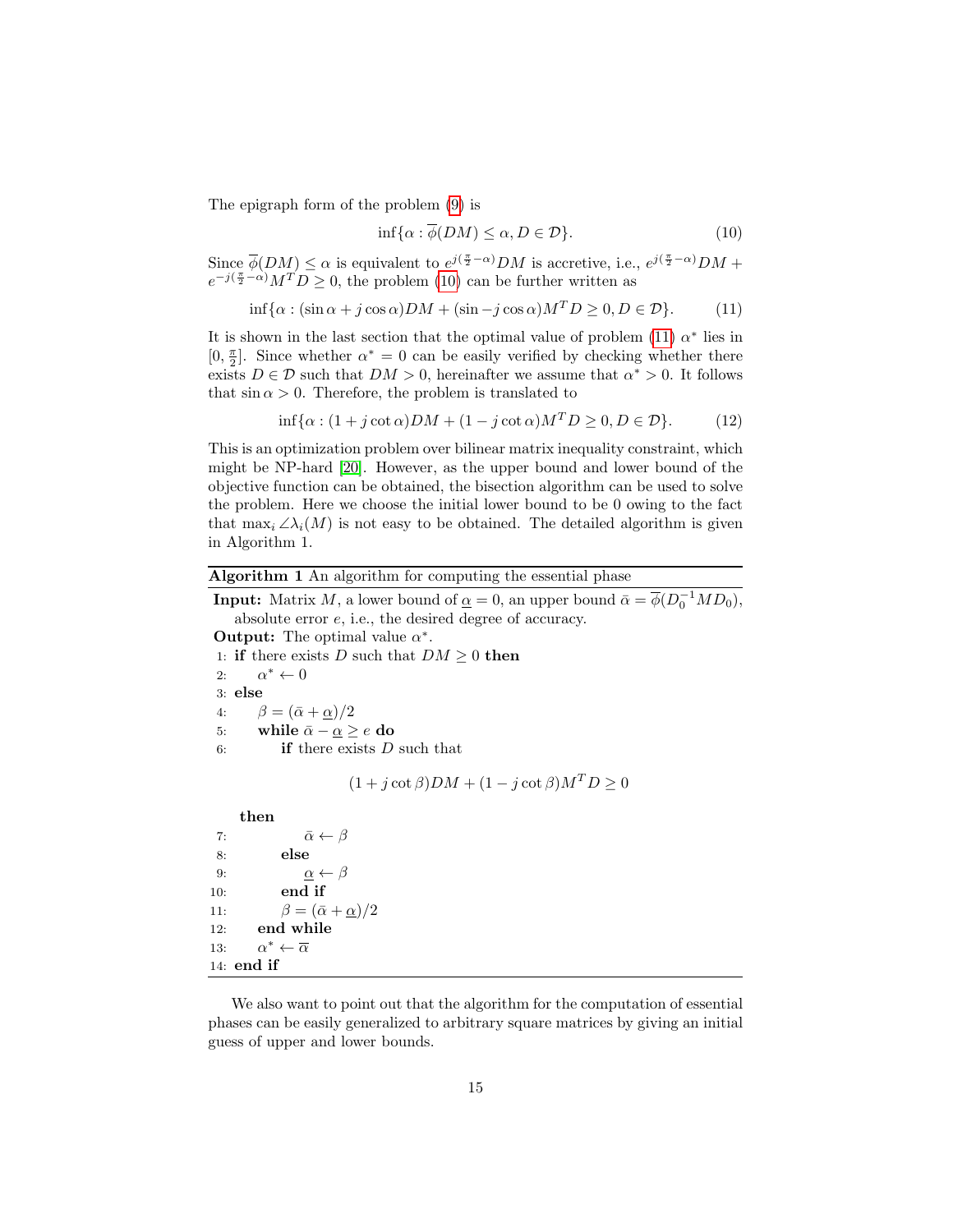Example 8.2. Consider an M-matrix

$$
M=3I-\begin{bmatrix} 0.8147&0.6324&0.9575&0.9572\\0.9058&0.0975&0.9649&0.4854\\0.1270&0.2785&0.1576&0.8003\\0.9134&0.5469&0.9706&0.1419 \end{bmatrix},
$$

which has an eigenvalue at 0.5978 with an associated right eigenvector

 $\begin{bmatrix} 0.6621 & 0.4819 & 0.2766 & 0.5029 \end{bmatrix}'$ 

and left eigenvector

 $\begin{bmatrix} 0.5308 & 0.3371 & 0.5902 & 0.5062 \end{bmatrix}'$ .

Then the upper bound is given by  $\overline{\phi}(D_0^{-1}MD_0) = 0.1053$ . Choose absolute error  $e = 10^{-5}$ . Applying the bisection algorithm yields  $\phi_{\rm ess}(M) = 0.0973$ .

## Acknowledgement

This work was partially supported by the Research Grants Council of Hong Kong Special Administrative Region, China, under the General Research Fund 16201120 and the National Natural Science Foundation of China under grants 62073003, 72131001.

## References

- <span id="page-15-0"></span>[1] D. Wang, W. Chen, S. Z. Khong, L. Qiu, On the phases of a complex matrix, Linear Algebra Appl. 593 (2020) 152–179.
- <span id="page-15-1"></span>[2] R. A. Horn, C. R. Johnson, Topics in Matrix Analysis, Cambridge University Press, 1991.
- <span id="page-15-2"></span>[3] A. Horn, R. Steinberg, Eigenvalues of the unitary part of a matrix, Pacific J. Math. 9 (2) (1959) 541–550.
- <span id="page-15-3"></span>[4] F. Zhang, A matrix decomposition and its applications, Linear Multilinear Algebra 63 (10) (2015) 2033–2042.
- <span id="page-15-4"></span>[5] S. Furtado, C. R. Johnson, Spectral variation under congruence, Linear Multilinear Algebra 49 (2001) 243–259.
- <span id="page-15-5"></span>[6] S. Furtado, C. R. Johnson, Spectral variation under congruence for a nonsingular matrix with 0 on the boundary of its field of values, Linear Algebra Appl. 359 (2003) 67–78.
- <span id="page-15-6"></span>[7] T. Kato, Perturbation Theory for Linear Operators, Springer-Verlag, 1980.
- <span id="page-15-7"></span>[8] F. Zhang, The Schur Complement and Its Applications, Springer Science & Business Media, 2006.